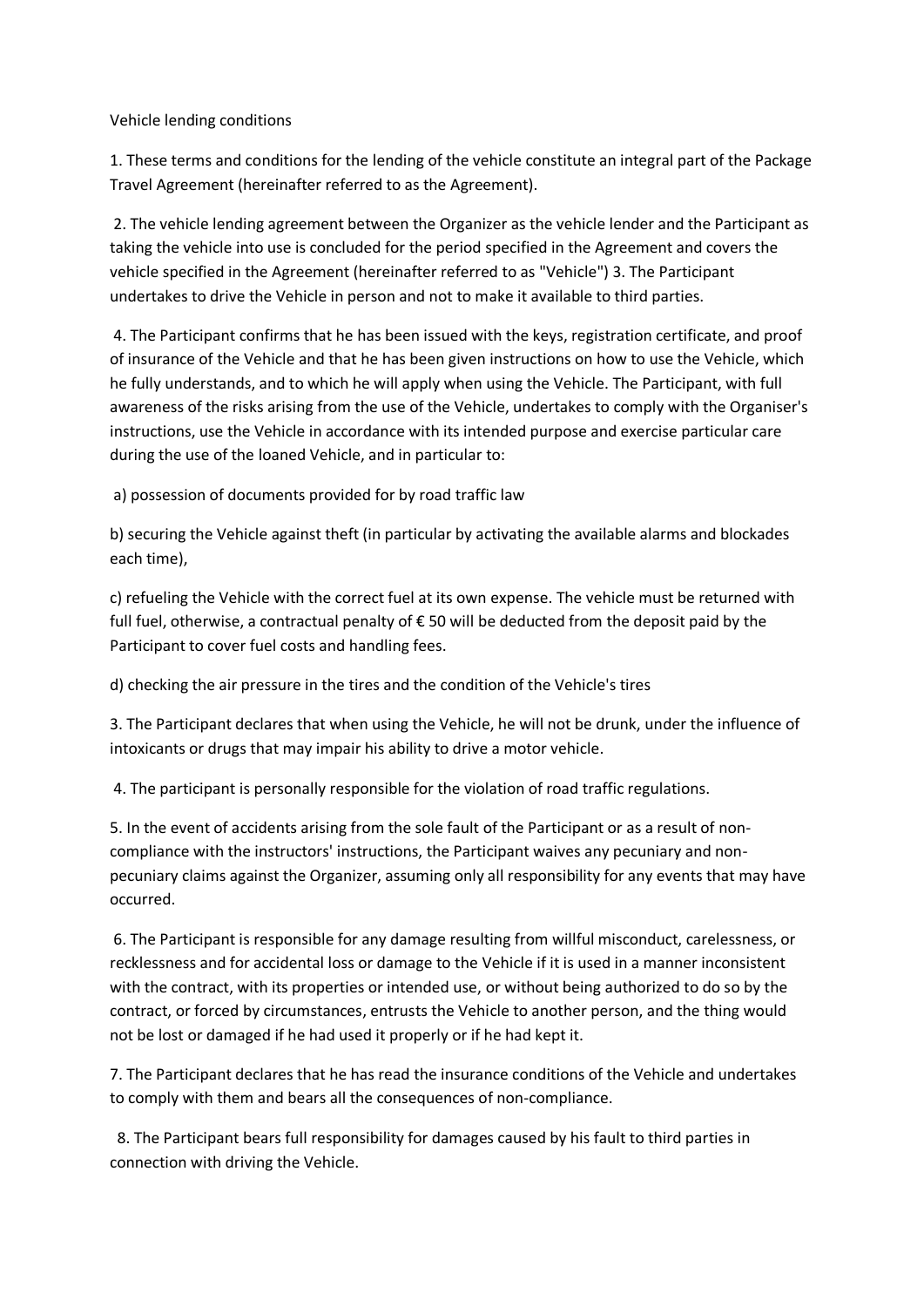9. The Organizer is not responsible for items transported or left in the Vehicle, as well as for losses caused by a mechanical defect of the Vehicle or its equipment and resulting from the use of the Vehicle inconsistently with its intended use, incorrect driving technique, or failure to observe safety rules in road traffic.

10. The participant is directly responsible for items such as a helmet, shoes, motorcycle outfit, and cameras mounted on the helmet, waiving any claims against the Organizer in this regard.

11. Before handing over the Vehicle, the Participant pays the Organizer a returnable deposit in the amount of 700  $\epsilon$  for the Vehicle and undertakes to cover the costs of any damages to the Vehicle resulting from lending the Vehicle up to the amount of the deposit provided, if they do not exceed its equivalent in accordance with point 13 below, The deposit may be paid in cash on the date of delivery of the Vehicle or by bank transfer to the account indicated by the Organizer. The payment of the deposit must be recorded on the account before the Vehicle is handed over. If there are no grounds for keeping part or all of the Deposit, it will be returned to the Participant within 7 days from the date of returning the Vehicle to the bank account provided by the Participant. If it is necessary to keep part or all of the Deposit, it will be settled no later than 30 days from the date of returning the Vehicle.

12. In the event of any damage caused by the Participant in the Vehicle due to the Participant's fault, the repair cost estimate will be prepared according to the Repair Price List constituting an appendix to the Agreement. The organizer will use the services of the service that allows for the fastest repair of the damage. The Participant has the right not to agree to the fastest repair, but in this case, he is obliged to cover any losses to the Organizer and to compensate any losses to third parties with whom the Organizer has concluded agreements regarding the Vehicle.

13. The Participant is obliged to return the Vehicle at the place and time specified in the Agreement, in technical condition as at the time of delivery to the Participant, taking into account normal wear and tear, clean and fully fueled, with additional equipment provided.

14. In the event of returning a dirty Vehicle, a contractual penalty of 50  $\epsilon$  will be deducted from the deposit paid. The same applies to the handover of equipment unless the value of the missing or damaged parts exceeds the value of € 50, in which case the compensation will be deducted in full from the deposit.

15. If the Participant does not return the Vehicle within 12 hours after the date specified in the Agreement and fails to contact the Organizer, the Organizer will inform the law enforcement authorities about the theft of the Vehicle.

16. The Participant is not entitled to a refund for the unused time of renting the Vehicle. The refund is also not made for a higher fuel level than when the Vehicle is handed over to the Participant.

17. If it is not possible to draw up a handover report at the time of returning the Vehicle, in particular when the Vehicle is dirty or is being returned in an unlit place, the Organizer will prepare an Acceptance Report as soon as possible (for example after washing the Vehicle). Then it is assumed that the condition of the Vehicle is as described by the Organizer on the date of incorrect return of the Vehicle.